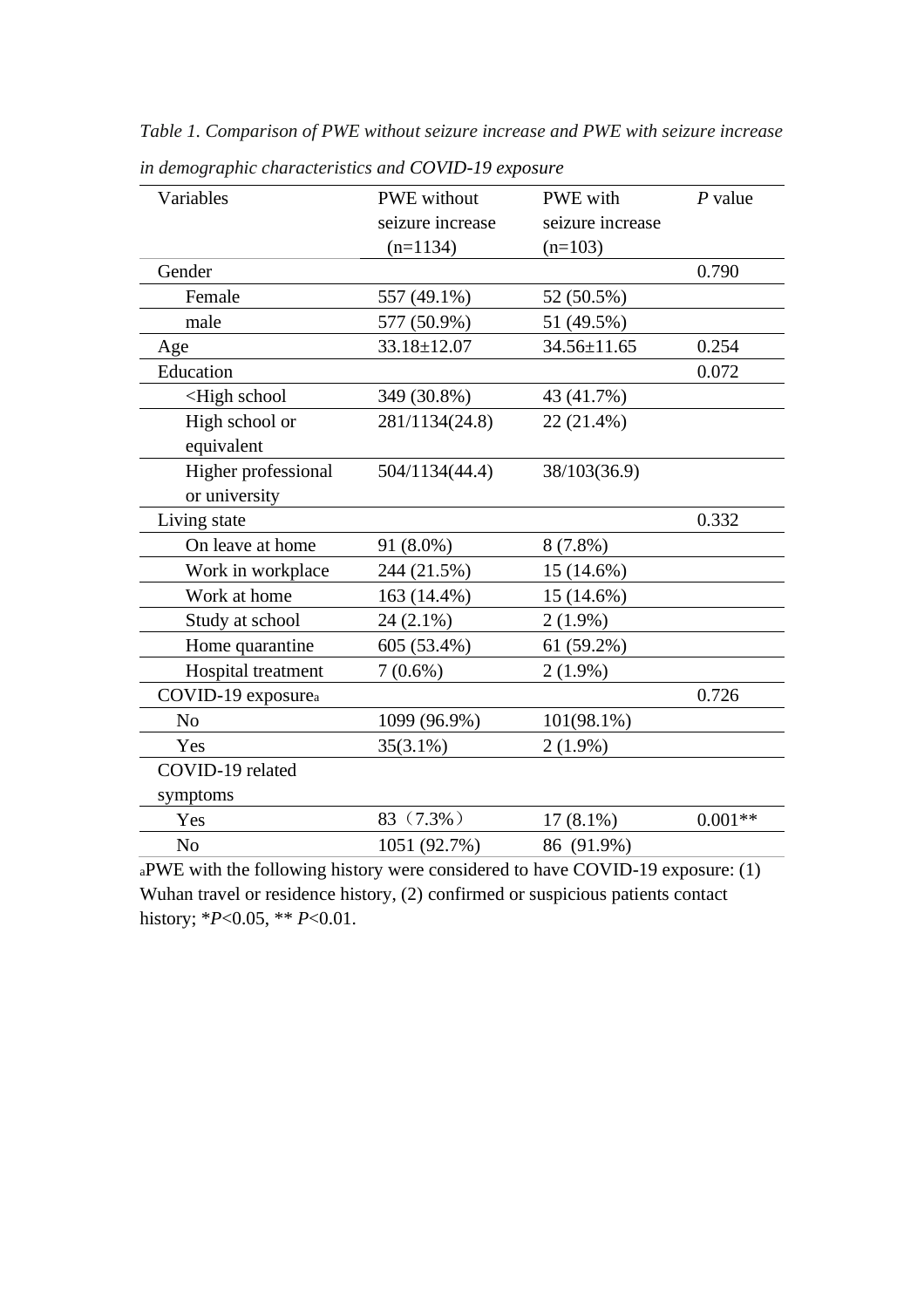| Variables                       | <b>PWE</b> without | PWE with seizure $P$ value |            |
|---------------------------------|--------------------|----------------------------|------------|
|                                 | seizure increase   | increase                   |            |
|                                 | $(n=1134)$         | $(n=103)$                  |            |
| Concern about COVID-19          |                    |                            | 0.377      |
| None                            | $5(0.4\%)$         | $0(0.0\%)$                 |            |
| A little                        | 66 (65.1%)         | $5(4.9\%)$                 |            |
| Medium                          | 149 (13.1%)        | $7(6.8\%)$                 |            |
| Fairly much                     | 406 (35.8%)        | 41 (39.8%)                 |            |
| Very much                       | 508 (44.8%)        | 50 (48.5%)                 |            |
| Feelings of the COVID-19        |                    |                            | 0.456      |
| information                     |                    |                            |            |
| Very chaotic                    | 27 (2.4%)          | $6(5.8\%)$                 |            |
| Fairly chaotic                  | 87 (7.7%)          | $7(6.8\%)$                 |            |
| Neutral                         | 270 (23.8%)        | 22 (21.4%)                 |            |
| Fairly explicit                 | 473 (41.7%)        | 44 (43.0%)                 |            |
| Very explicit                   | 277 (24.4%)        | 24 (23.3%)                 |            |
| Worries of being infected       |                    |                            | 0.136      |
| None                            | 184 (16.2%)        | 13 (12.6%)                 |            |
| A little                        | 354 (31.2%)        | 24 (23.3%)                 |            |
| Medium                          | 128 (11.3%)        | $17(16.5\%)$               |            |
| Fairly much                     | 237 (20.9%)        | 21 (20.4%)                 |            |
| Very much                       | 231 (20.4%)        | 28 (27.2%)                 |            |
| about<br>the<br>Feel<br>nervous |                    |                            | $0.000***$ |
| epidemic                        |                    |                            |            |
| Totally disagree                | 305 (26.9%)        | $10(9.7\%)$                |            |
| Fairly disagree                 | 222 (19.6%)        | 16(15.5%)                  |            |
| Neutral                         | 390 (34.4%)        | 45 (43.7%)                 |            |
| Fairly agree                    | 146 (12.9%)        | 19 (18.4%)                 |            |
| Totally agree                   | 71 (6.3%)          | 13 (12.6%)                 |            |
| Quality<br>of<br>life<br>during |                    |                            | $0.000***$ |
| COVID-19 outbreak               |                    |                            |            |
| Very good                       | 329 (29.0%)        | $15(14.6\%)$               |            |
| Fairly good                     | 539 (47.5%)        | 29 (28.2%)                 |            |
| Neutral                         | 248 (21.9%)        | 41 (39.8%)                 |            |
| Poor                            | 18 (1.6%)          | 18 (17.5%)                 |            |
|                                 |                    |                            |            |

*Table 2. Comparison of PWE with/without seizure increase in COVID-19 perception*

\*\*\* *P*<0.001.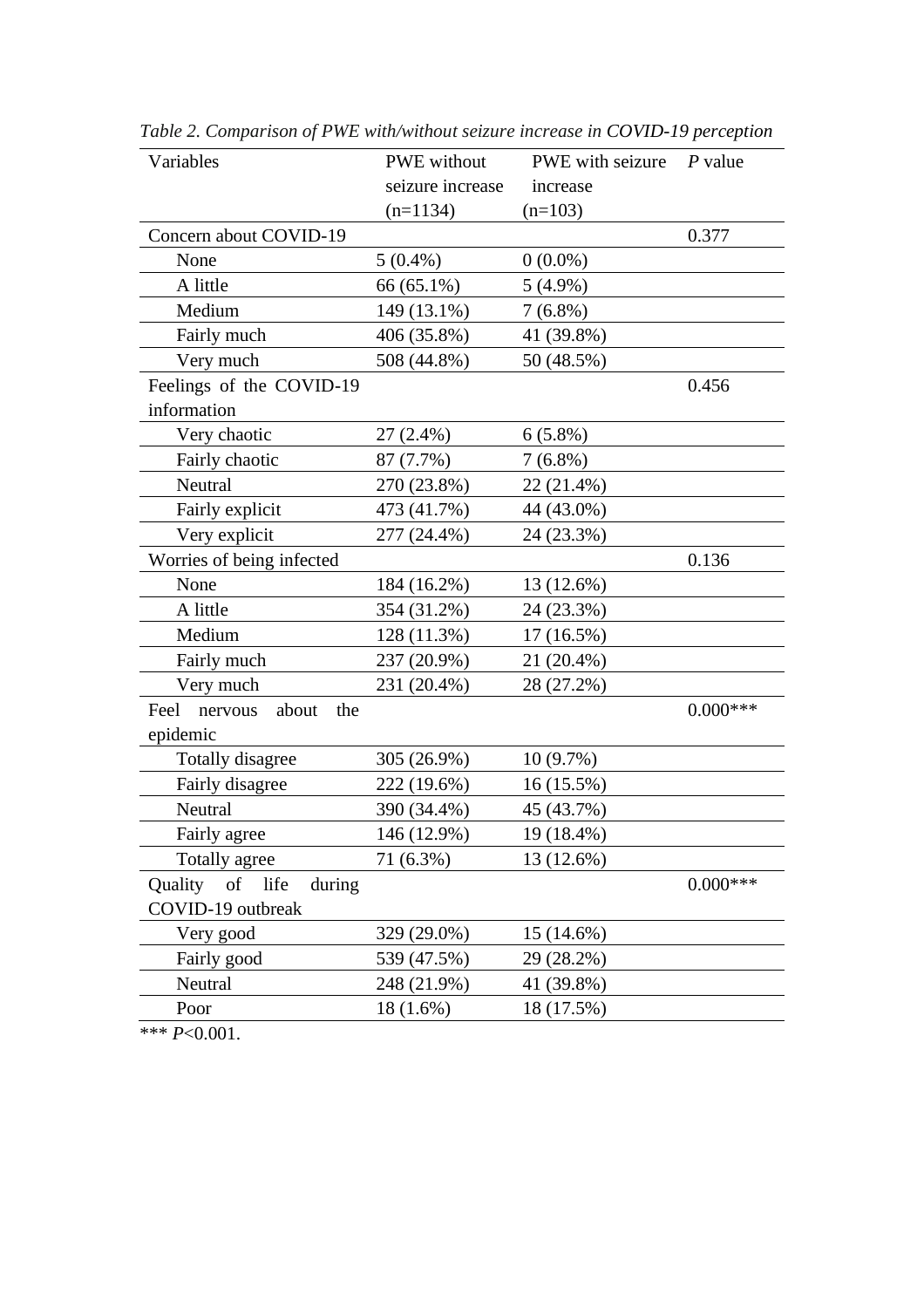| Variables                                                  | <b>PWE</b> without<br>seizure increase | PWE with<br>seizure increase | $P$ value   |
|------------------------------------------------------------|----------------------------------------|------------------------------|-------------|
| Epilepsy course (month)                                    | $(n=1134)$<br>101.89±97.77             | $(n=103)$<br>119.38±101.39   | 0.095       |
| before<br>Seizure<br>control                               |                                        |                              |             |
| COVID-19 outbreak                                          |                                        |                              | $0.000$ *** |
| No seizure                                                 | 476 (42.0%)                            | $6(5.8\%)$                   |             |
| Seizure reduction $> 90\%$                                 | 289 (25.5%)                            | 20 (19.4%)                   |             |
| Seizure reduction $\geq 50\%$                              | 140 (12.3%)                            | 26 (25.2%)                   |             |
| Seizure reduction $<$ 50%                                  | $104(9.2\%)$                           | 15 (14.6%)                   |             |
| No reduction                                               | 125 (11.0%)                            | 36 (35.0%)                   |             |
| Number of doses missing<br>before COVID-19 outbreak        |                                        |                              | 0.184       |
| $\overline{0}$                                             | 904 (79.7%)                            | 79 (76.7%)                   |             |
| 1-2 doses/week                                             | 200 (17.6%)                            | 18 (17.5%)                   |             |
| $\geq$ 3 doses/week                                        | 30/1134(2.6%)                          | $6(5.8\%)$                   |             |
| Number of doses<br>missing<br>during COVID-19 outbreak     |                                        |                              | 1.000       |
| $\overline{0}$                                             | 904 (79.7%)                            | 83 (80.6%)                   |             |
| 1-2 doses/week                                             | 191 (16.8%)                            | $17(16.5\%)$                 |             |
| $\geq$ 3 doses/week                                        | 39 (3.4%)                              | $3(2.9\%)$                   |             |
| Number<br>of<br><b>AEDs</b><br>before<br>COVID-19 outbreak |                                        |                              | $0.006**$   |
| $\mathbf{1}$                                               | 584 (51.5%)                            | 38 (36.9%)                   |             |
| $\overline{2}$                                             | 372 (32.8%)                            | 37 (34.1%)                   |             |
| 3                                                          | 95 (8.4%)                              | $15(9.2\%)$                  |             |
| >3                                                         | 31(2.7%)                               | $8(3.2\%)$                   |             |
| Never took AEDs                                            | 33 (2.9%)                              | $4(3.1\%)$                   |             |
| Stop medication                                            | 19(1.7%)                               | 1(1.7%)                      |             |
| Medication alteration during                               |                                        |                              | $0.000***$  |
| COVID-19 outbreak                                          |                                        |                              |             |
| None                                                       | 1077 (95.0%)                           | 86 (83.5%)                   |             |
| Increase                                                   | $38/(3.4\%)$                           | 10(9.7%)                     |             |
| Reduction/withdrawal                                       | 19 (1.7%)                              | $7(6.8\%)$                   |             |
| Worry about seizure attack<br>during COVID-19 outbreak     |                                        |                              | $0.000***$  |
| None                                                       | 478 (40.9%)                            | 14 (13.6%)                   |             |
| A little                                                   | 399 (35.2%)                            | 30 (29.1%)                   |             |
| Medium                                                     | 72 (6.3%)                              | $8/(7.8\%)\%$                |             |
| Fairly much                                                | 111 (9.8%)                             | 22 (21.4%)                   |             |
|                                                            |                                        |                              |             |

*Table 3. Comparison of PWE with/without seizure increase in epilepsy-related* 

*condition*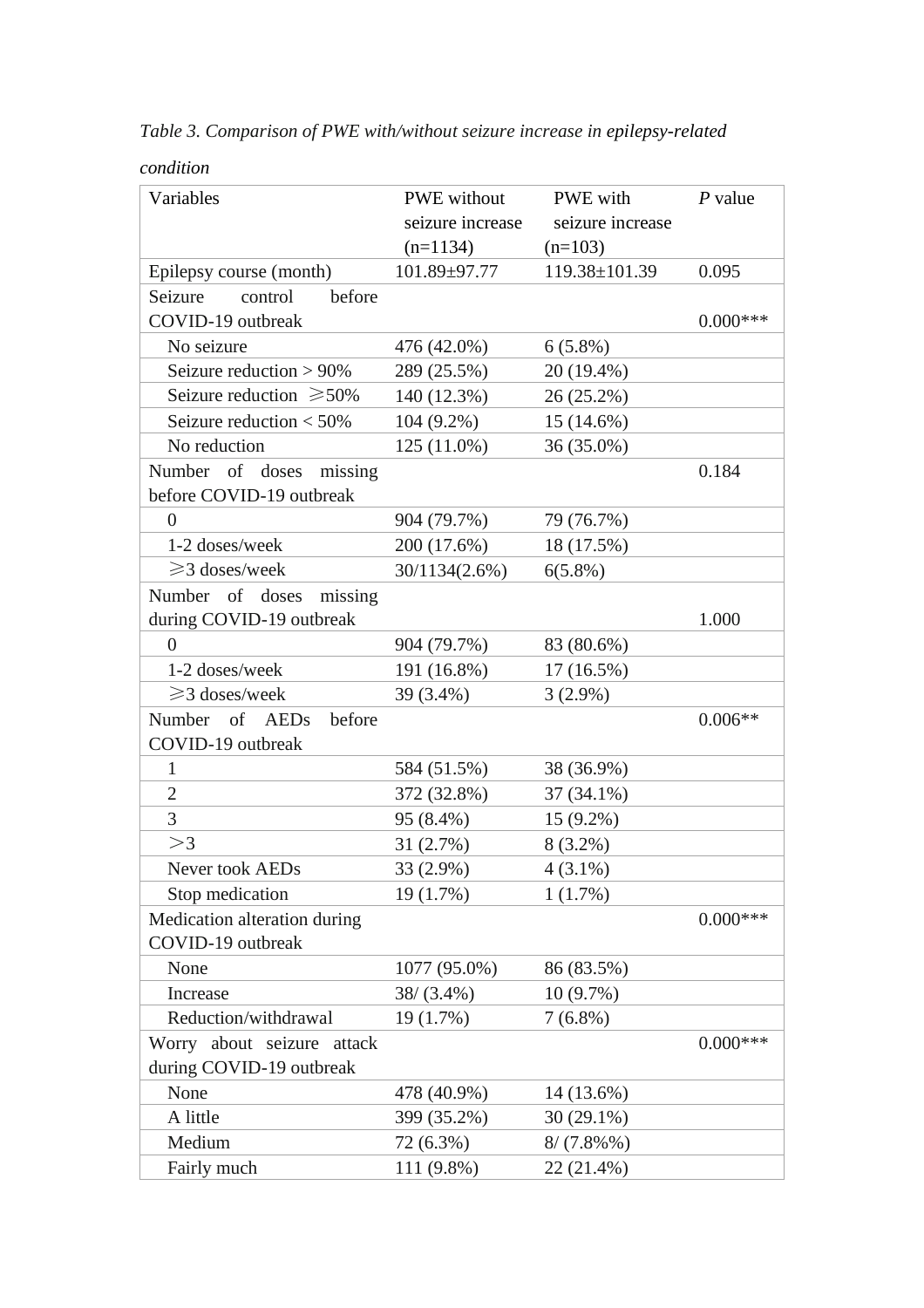| Very much                  | 88 (7.8%)   | 29 (28.2%)   |            |
|----------------------------|-------------|--------------|------------|
| Worry about the epidemic's |             |              | $0.000***$ |
| impact on seizure control  |             |              |            |
| None                       | 606 (53.4%) | $30(29.1\%)$ |            |
| A little                   | 321 (28.3%) | $32(31.1\%)$ |            |
| Medium                     | 54 (4.8%)   | $7(6.8\%)$   |            |
| Fairly much                | 87 (7.7%)   | $12(8.2\%)$  |            |
| Very much                  | 66 (5.8%)   | $22(21.4\%)$ |            |

\*\* *P*<0.01, \*\*\* *P*<0.001.

*Table 4. Comparison of PWE without seizure increase and PWE with seizure increase* 

*in mental health*

| Variables                   | <b>PWE</b> without | PWE with         | P value     |
|-----------------------------|--------------------|------------------|-------------|
|                             | seizure increase   | seizure increase |             |
|                             | $(n=1134)$         | $(n=103)$        |             |
| GAD-7                       |                    |                  | $0.000***$  |
| 0-4 (No anxiety)            | 819 (72.2%)        | 42 (40.8%)       |             |
| 5-9 (Mild anxiety)          | 237 (20.9%)        | 32 (31.3%)       |             |
| 10-14 (Moderate anxiety)    | 55 (4.9%)          | 20 (19.4%)       |             |
| $\geq 15$ (Severe anxiety)  | 23 (2.0%)          | $9(8.7\%)$       |             |
| PHQ-9                       |                    |                  | $0.000$ *** |
| 0-4 (No depression)         | 738 (65.1%)        | 36 (35.0%)       |             |
| 5-9 (Mild depression)       | 238 (21.0%)        | $30(29.1\%)$     |             |
| 10-14 (Moderate depression) | 94 (8.3%)          | 16 (15.5%)       |             |
| 15-19 (Moderately severe    | 38 (3.4%)          | $10(9.7\%)$      |             |
| depression)                 |                    |                  |             |
| 20-27 (Severe depression)   | 26 (2.3%)          | $11(10.7\%)$     |             |
| <b>PSQI</b>                 |                    |                  | $0.000***$  |
| $\leq 5$ (good)             | 514 (45.3%)        | 22 (21.4%)       |             |
| $>5$ (poor)                 | 620 (54.7%)        | 81 (78.6%)       |             |

\*\*\* *P*<0.001.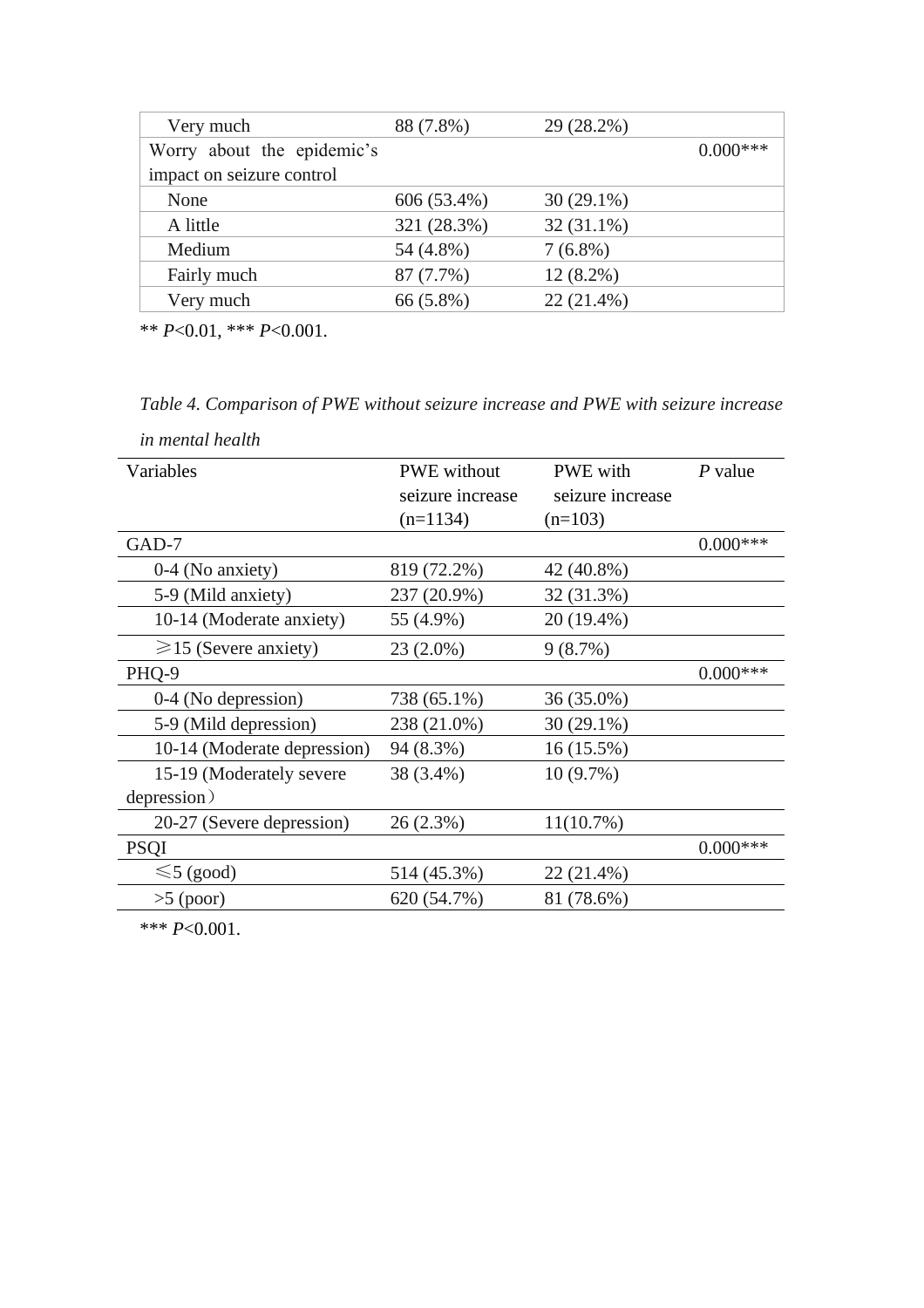| Variables                             | β        | OR (95%CI) value             | P value     |
|---------------------------------------|----------|------------------------------|-------------|
| Constant                              | $-2.399$ |                              | 0.000       |
| COVID-19 related symptoms             | 0.243    | 1.275(0.647~2.514)           | 0.482       |
| about<br>Feel<br>the<br>nervous       |          |                              |             |
| epidemic                              |          |                              |             |
| <b>Totally disagree</b>               |          | 1.000 (reference)            |             |
| Fairly disagree                       | 0.905    | $2.471(1.003 - 6.085)$       | $0.049*$    |
| Neutral                               | 0.824    | $2.279(1.019-5.095)$         | $0.045*$    |
| Fairly agree                          | 1.150    | $3.159(1.240-8.048)$         | $0.016*$    |
| Totally agree                         | 0.765    | $2.148(0.739 - 6.243)$       | 0.160       |
| Quality of life during COVID-         |          |                              |             |
| 19 outbreak                           |          |                              |             |
| Very good                             |          | $1.000$ (reference)          |             |
| Fairly good                           | $-0.436$ | 0.647(0.319~1.310)           | 0.226       |
| Neutral                               | 0.070    | $1.072(0.512 \times 2.246)$  | 0.853       |
| Fairly poor                           | 1.684    | $5.387(1.970~-14.735)$       | $0.001**$   |
| Worry about seizure<br>attack         |          |                              |             |
| during COVID-19 outbreak              |          |                              |             |
| None                                  |          | $1.000$ (reference)          |             |
| A little                              | 0.147    | $1.159(0.544 \sim 2.469)$    | 0.703       |
| Medium                                | 0.674    | $1.962(0.671 \times 5.735)$  | 0.218       |
| Fairly much                           | 0.720    | $2.054(0.841-5.013)$         | 0.114       |
| Very much                             | 0.941    | $2.564(0.969-6.781)$         | 0.058       |
| Worry about the epidemic's            |          |                              |             |
| impact on seizure control             |          |                              |             |
| None                                  |          | 1.000 (reference)            |             |
| A little                              | 0.121    | 1.129(0.602~2.118)           | 0.706       |
| Medium                                | $-0.497$ | 0.609(0.194~1.907)           | 0.394       |
| Fairly much                           | $-0.528$ | 0.590(0.238~1.462)           | 0.255       |
| Very much                             | $-0.032$ | 0.968(0.381~2.458)           | 0.946       |
| Seizure control before COVID-         |          |                              |             |
| 19 outbreak                           |          |                              |             |
| No seizure                            |          | $1.000$ (reference)          |             |
| Seizure reduction >90%                | 1.388    | 4.006(1.516~10.584)          | $0.005**$   |
| Seizure reduction $\geq 50\%$         | 2.259    | $9.577(2.628 \times 25.284)$ | $0.000$ *** |
| Seizure reduction <50%                | 1.690    | 5.418 (1.858~15.799)         | $0.002**$   |
| No reduction                          | 2.539    | 12.670 (4.755~33.760)        | $0.000$ *** |
| Number<br>of<br><b>AEDs</b><br>before |          |                              |             |
| COVID-19 outbreak                     |          |                              |             |
| Never took AEDs                       |          | $1.000$ (reference)          |             |
| Stop medication                       | $-2.943$ | 0.053(0.004~0.667)           | $0.023*$    |
| $\mathbf{1}$                          | $-1.920$ | 0.147(0.037~0.584)           | $0.006**$   |

*5. Risk factors for seizure increase*